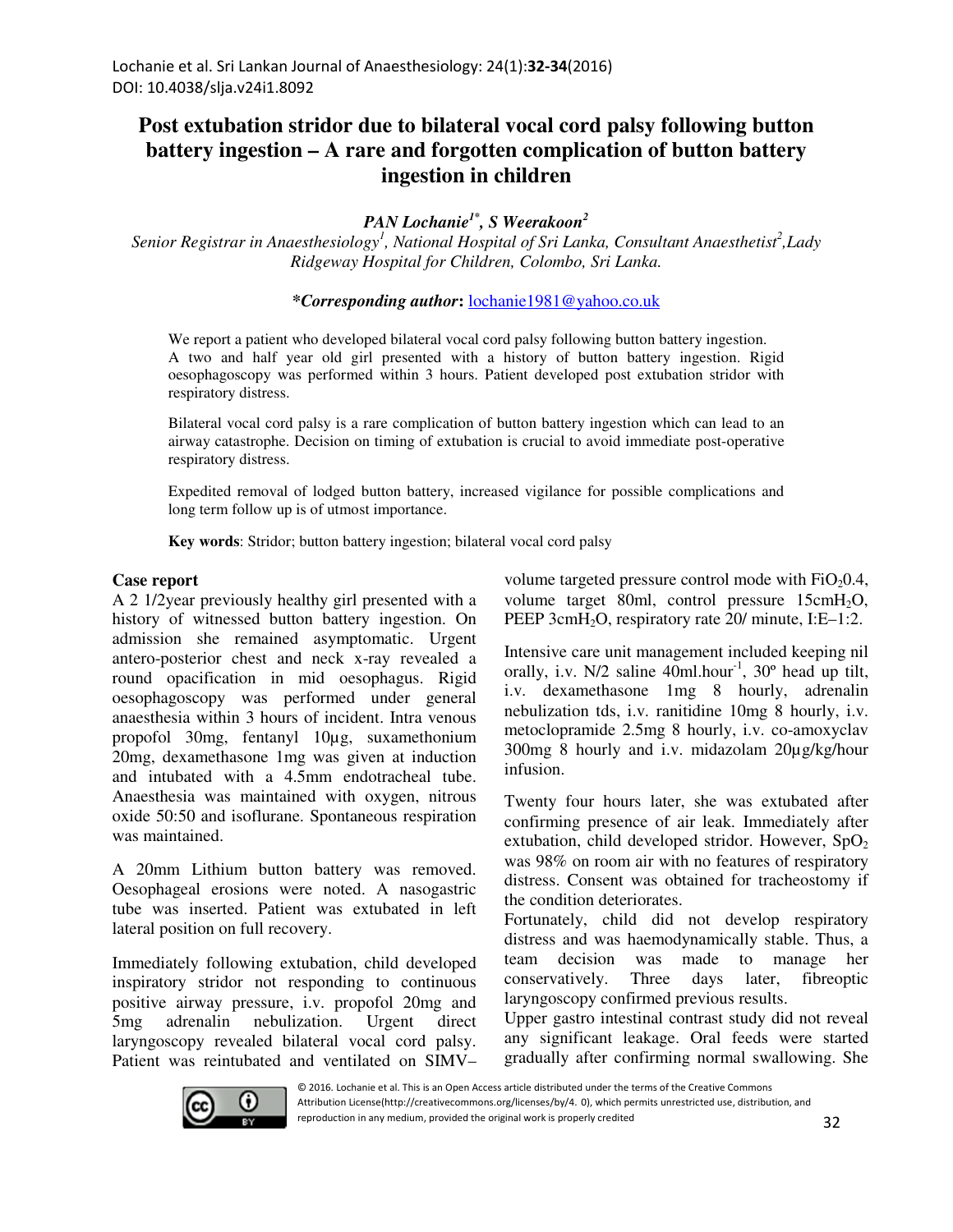was discharged to ward on  $4<sup>th</sup>$  post- operative day and discharged home on  $10<sup>th</sup>$  post-operative day with a plan to review in 1 month.

## **Discussion**

Over past few decades there is a rise in incidence of button battery ingestion due to their use in toys and other electronic devices.<sup>1</sup> Majority pass through gastro intestinal tract without causing significant damage. The few which remain in upper oesophagus are more prone to cause severe injury within few hours. $2$ 

Predictors associated with poor outcome are longer duration of exposure, higher voltage, larger size and younger age.<sup>3</sup>

Alarmingly 12.6% of children younger than 6 years who ingested 20mm diameter lithium button batteries experienced major adverse effects such as perforation, tracheo-oesophageal fistula, fistulation to a major vessel etc. $<sup>1</sup>$ </sup>

Button battery ingestion poses a significant challenge to the anaesthetists, intensivists and primary care physicians due to need of emergency interventions and associated fatal complications.

Button batteries are formed by compacting metals and metal oxides on either side of an electrolyte soaked separator.<sup>1</sup> Lithium containing batteries are more commonly associated with clinically significant complications due to larger diameter and greater voltage.<sup>4</sup> Most significant mechanism of injury is generation of hydroxide ions at negative pole caused by the current created through adjacent tissue. Hydroxide accumulation leads to tissue liquefaction and necrosis.

Our patient presented with a history of witnessed button battery ingestion. If there is wheezing, drooling, vomiting, dysphagia, coughing, choking in any child one should always consider the possibility of a button battery ingestion.<sup>1</sup> An algorithm for button battery ingestion triage and treatment designed by the National Poison Centre is available for reference when such a patient is encountered, which was followed for this patient.<sup>3</sup>Anteroposterior chest and neck radiograph was helpful to locate the battery. It often reveals a peripheral halo of reduced density which is useful to distinguish it from a coin. Unfortunately, a lateral chest radiograph was not performed which would have

demonstrated the step off on negative side of the battery. Complications are generally more severe adjacent to negative pole<sup>3</sup> which would have been of predictive value. Once the diagnosis is established, endoscopy should be performed as early as possible.<sup>1</sup>Though this child was asymptomatic on presentation, she developed symptoms of vocal cord palsy immediately after extubation. This can be multifactorial. Firstly, as highlighted above, since this is a time sensitive injury mechanism, existing injury may have worsened even during the period of surgery up to removal of the battery. Secondly, airway manipulation during intubation might have caused airway oedema which may contribute to exacerbation of stridor.

Had bronchoscopy or micro laryngoscopy been performed during initial surgery per se, immediate post-operative catastrophe of upper airway obstruction would have been prevented by delaying extubation. However, as vocal cord palsy is a very rare complication of button battery ingestion, this was missed by our team. We hope that this case report would be an eye opener to all surgical teams involved in managing such patients to combine oesophagoscopy with bronchoscopy and direct laryngoscopy to exclude associated airway injuries.

Only 5 case reports were available in the literature survey for bilateral vocal cord palsy following button battery ingestion in paediatric population. (Table 1)

| Patient<br>number | Age              | Diamet<br>of<br>er<br>battery | Che<br>mistr<br>٧               | Time<br>from<br>ingestion<br>to<br>removal | Battery<br>location            | Signs<br>and<br>symptom<br>S                   | Procedures<br>performed                                                                                                           |
|-------------------|------------------|-------------------------------|---------------------------------|--------------------------------------------|--------------------------------|------------------------------------------------|-----------------------------------------------------------------------------------------------------------------------------------|
| 15                | 15<br>mont<br>hs | $20 \text{ mm}$               | 3V <sub>Li</sub><br>batte<br>ry | 5 hours                                    | Oesophag<br>eal inlet          | Biphasic<br>stridor                            | Tracheostomy<br>several weeks<br>later when<br>presented with<br>severe<br>respiratory<br>distress.<br>Gastrostomy<br>for feeding |
| 26                | 16<br>mont<br>hs | Not<br>mentio<br>ned          | Ιi                              | Not<br>mentione<br>d                       | Oesophag<br><b>US</b>          |                                                | Unilateral<br>posterior<br>cordotomy                                                                                              |
| 3 <sup>7</sup>    | 11<br>mont<br>hs | Not<br>mentio<br>ned          | Not<br>ment<br>ione<br>d        | 5 hours                                    | Hypo<br>pharynx                | Stridor                                        | Intubated and<br>ventilated for 6<br>days                                                                                         |
| 48                |                  | Not<br>mentio<br>ned          | τi                              | Not<br>mentione<br>d                       | Oesophag<br><b>US</b>          | Not<br>mentione<br>d                           | Tracheostomy                                                                                                                      |
| 5 <sup>9</sup>    | 8<br>years       | Not<br>mentio<br>ned          | Li                              | 2 hours                                    | Upper<br>oesophag<br><b>US</b> | Wheezin<br>g,<br>retractive<br>respiratio<br>n | Intubated and<br>ventilated for<br>12 days                                                                                        |

**Table 1**: Summary of data from previous case reports citing vocal cord palsy following button battery ingestion